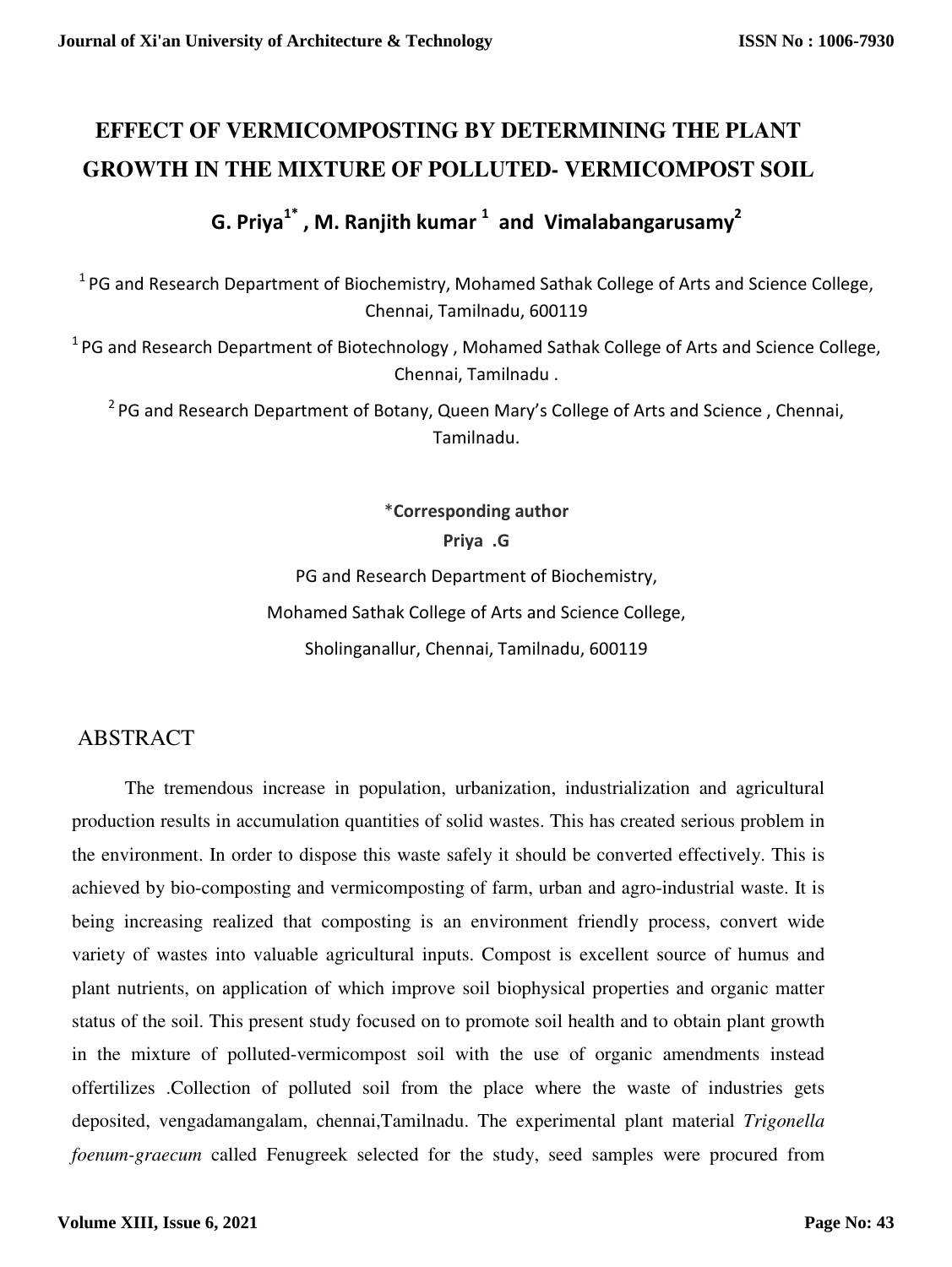karunya nursery, panaiyur, chennai to raise plants for the experiments. This is to show how plant growth occurs in vermicompost-polluted soil with the elimination of heavy metals in the polluted soil by earthworms**.** 

**Key words:** Vermicomposting, *Eisenia fetida*, polluted soil, Earthworm, *Trigonella foenumgraecum*,

### **Introduction**

Intensive uses of agrochemicals in conventional cropping systems have caused irreversible effects on soil and water ecosystems i.e., pollution of surface and fresh water resources, and endangered food safety ( AwasthiaK et al.,2020). Inefficient organic waste management practices, i.e., burning and land filling, have also contributed adverse environmental problems. Since 1960s, increased social consciousness has urged humanity to develop viable and eco-friendly sustainable management methods for both agronomic production and management of biodegradable organic wastes (ChoW. et al.,2017). In thisrespect,vermicultureandculturing/utilizationofearthwormshaveintroduceda widevarietyofefficaciousenvironmentallysafelow-inputprocessesmanageableat differentscalesforavarietyofproductaims (SharmaK et al., 2019).Vermicompostingprovidesbiological conversion of biodegradable organic wastes into economically high-valuable pro- ducts (MupambwaH.A et al., 2019).

Vermicomposting has been

extensivelyutilizedbothinindustrializedandinlessindustrializedcountriesduring thelast40years(Tondoh, K et al., 2019).*Eisenia fetida*, is a species of earthworm adapted to decaying organic material. These worms thrive in rotting vegetation, compost, and manure. *E. fetida* worms are used for vermicomposting of both domestic and industrial organic waste. Organic fertilizers are used to improve soil quality and tilts, and to provide nutrients for plant growth (Yadav Y et al.,2019). They provide nitrogen, phosphorus, and potassium, as well as other elements essential for plant development and overall good health. NPK is short for Nitrogen (N), Phosphorus (P) and Potassium (K), which are the three major elements in this kind of fertilizer (AbakumorE.V et al.*,* 2018). They are essential for plant growth and increase the fertility of the soil lacking these macronutrients. Therefore, the objective of this research to identify the effect of vermicomposting by determining the plant growth in the mixture of polluted- vermicompost soil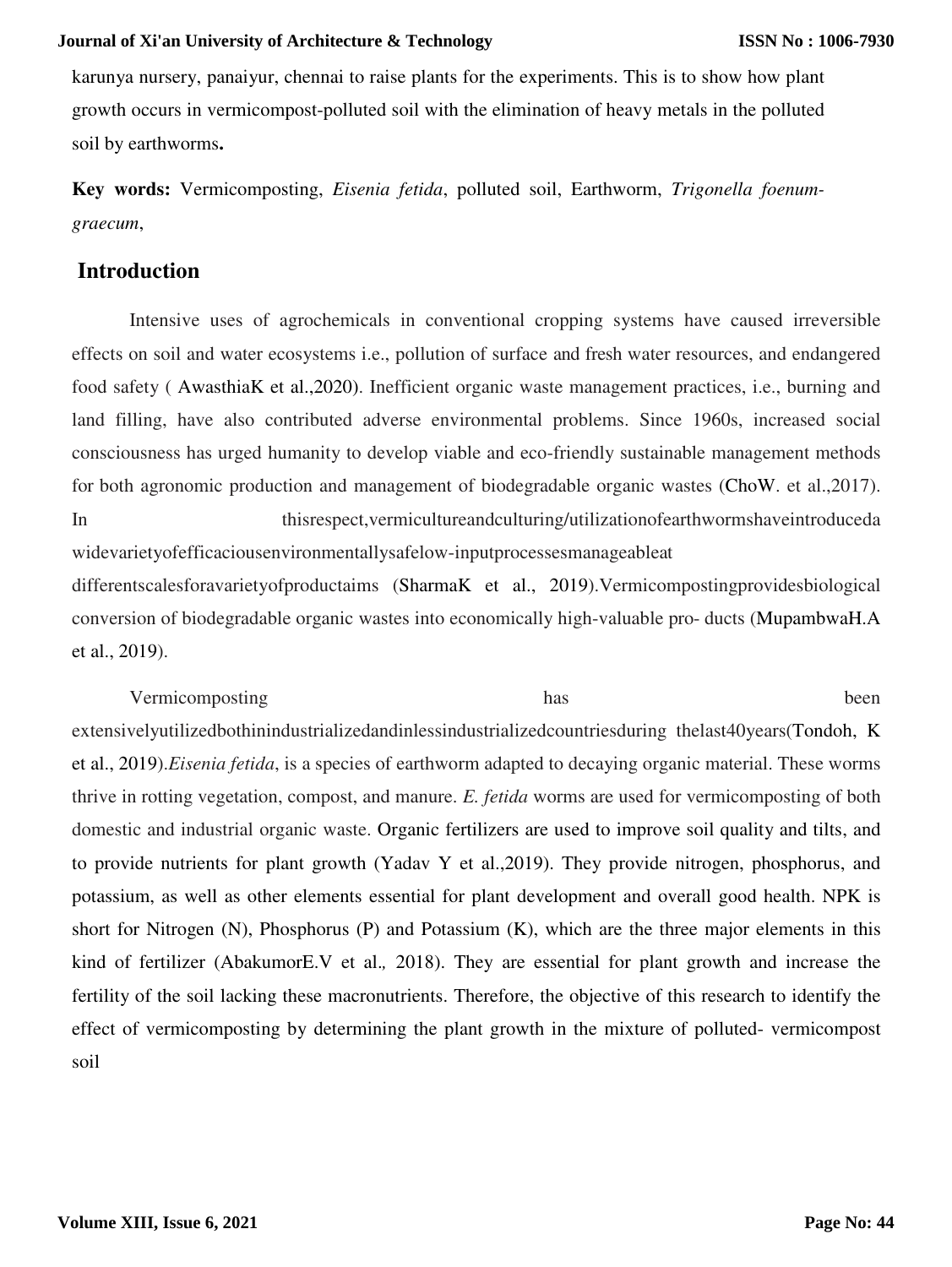### **Materials and Methods:**

Three types of soil samples were collected namely polluted soil, Normal soil, vermicompost soil. Fenugreek (*Trigonella foenum graecum*) is an annual plant in the family Fabaceae. Fenugreek is used as a herbfresh spice, and vegetable, sprouts andmicrogreens. The plant growth parameters of this plant have been studied using vermicompost in comparison with thedifferent types of soil.Vermicompost was prepared in pits with suitabledimensions. The pit was 2 m in length and 1 m in width and depth. Base of the pit was filled with layer ofbrokenbricks,followedbyalayerofsandtorestricttheearthworm'smovementtowardsthe soil.15cmofthepitwasthenfilledwithloamysoilorgardensoilandsmalllumpsoffreshcattle dung were

sprinkled atrandom. This acts as an active growing medium for earthworms. About 100–500 earthworms were introduced in the vermibed. 10 cm thick layer of straw, leaf litter and various farm residues were placed aboveit. SlurryofCowdungwassprinkled.(Fig 1).Thesamesetoflayerswascontinuedtillaheightof1m and sprinkled with water to retain in the moisturecontent. Harvesting was done on45th day, and the worms were separated from the vermicast. The young worms and cocoons were separated from the soil using 3 mm sieves. The vermicompost contains macro and micronutrients.(Fig 2)

### **Measurements of plant growth parameters**

Length of shoot and inter node (cm) was measured with a measuring tape and the data were recorded. The number of leaves and branches was counted manually.

### **Statistical analysis**

Data on morphological parameters were subjected to statistical analyses. All data were given as mean and standard error. The differences between the treatment groups and controls were statistically analyzed. The level of significance was set at  $P < 0.05$ .

### **Fig 1:** BEFORE SOWING SEEDS– SOILSETUP



#### **Volume XIII, Issue 6, 2021**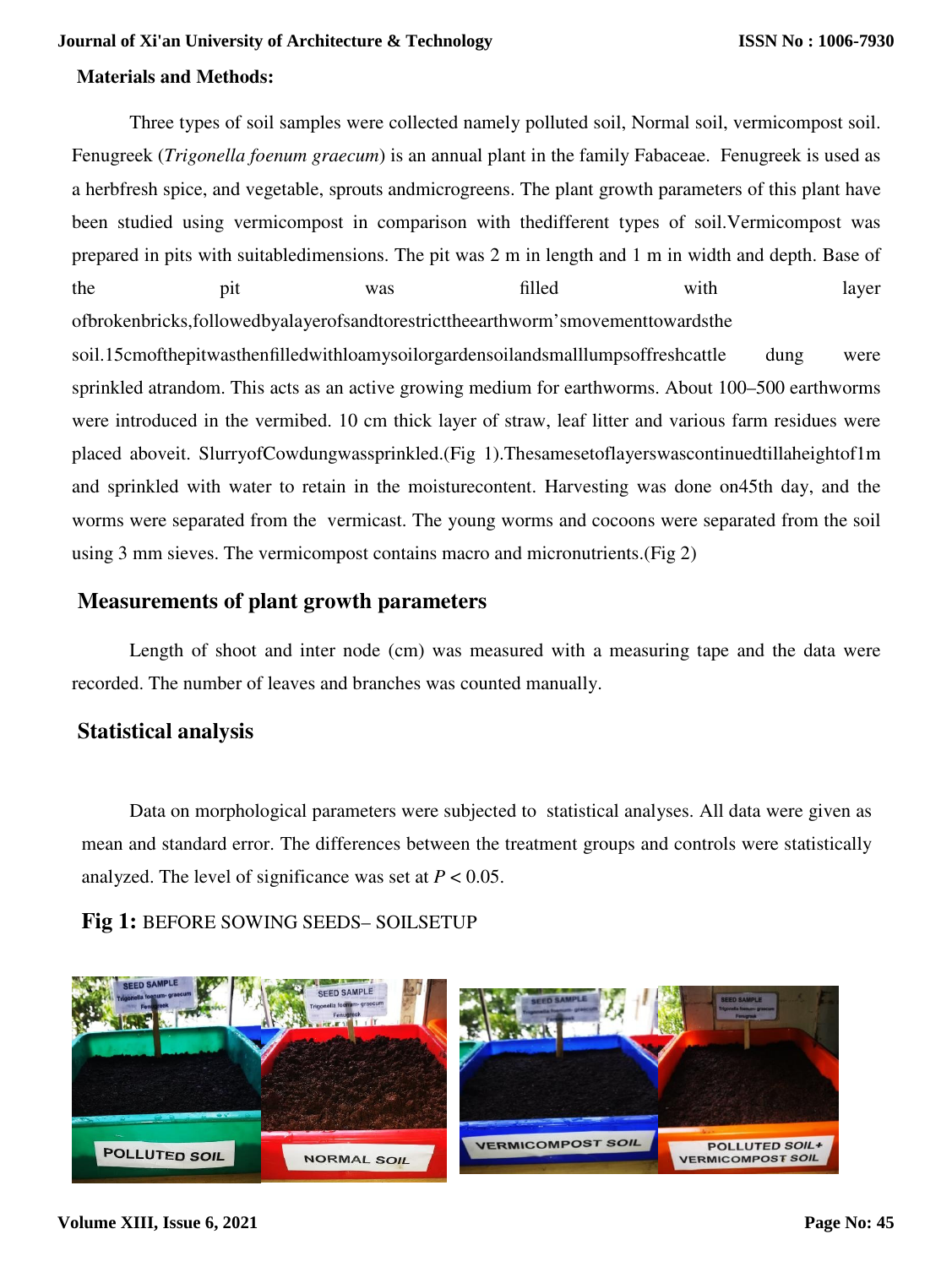**Fig 2:** FENUGREEK SEEDS WERE SOWED IN ALL THE FOUR TYPES OF SOIL AT THE SAME TIME.



### **RESULTS**

The morphological parameters like shoot length, inter- modal length, number of leaves and number of branches was recorded at an interval of 1 week (7 days) for 5 weeks in control and experimental groups.

#### **Length of shoot**

Table 1 shows there is a significant difference in shoot length between control and treated plants. Length of the shoot at the beginning of first week, i.e., at the time of treatment was 8.5 cm. A considerable increase in shoot length was recorded in treated plants; when compared to control plants length of the shoot of plants treated with vermicompost mixed with polluted soil (23.15 cm), vermicompost soil (21.14 cm), polluted soil (18.12 cm) was significantly higher than in control (10.67) plants.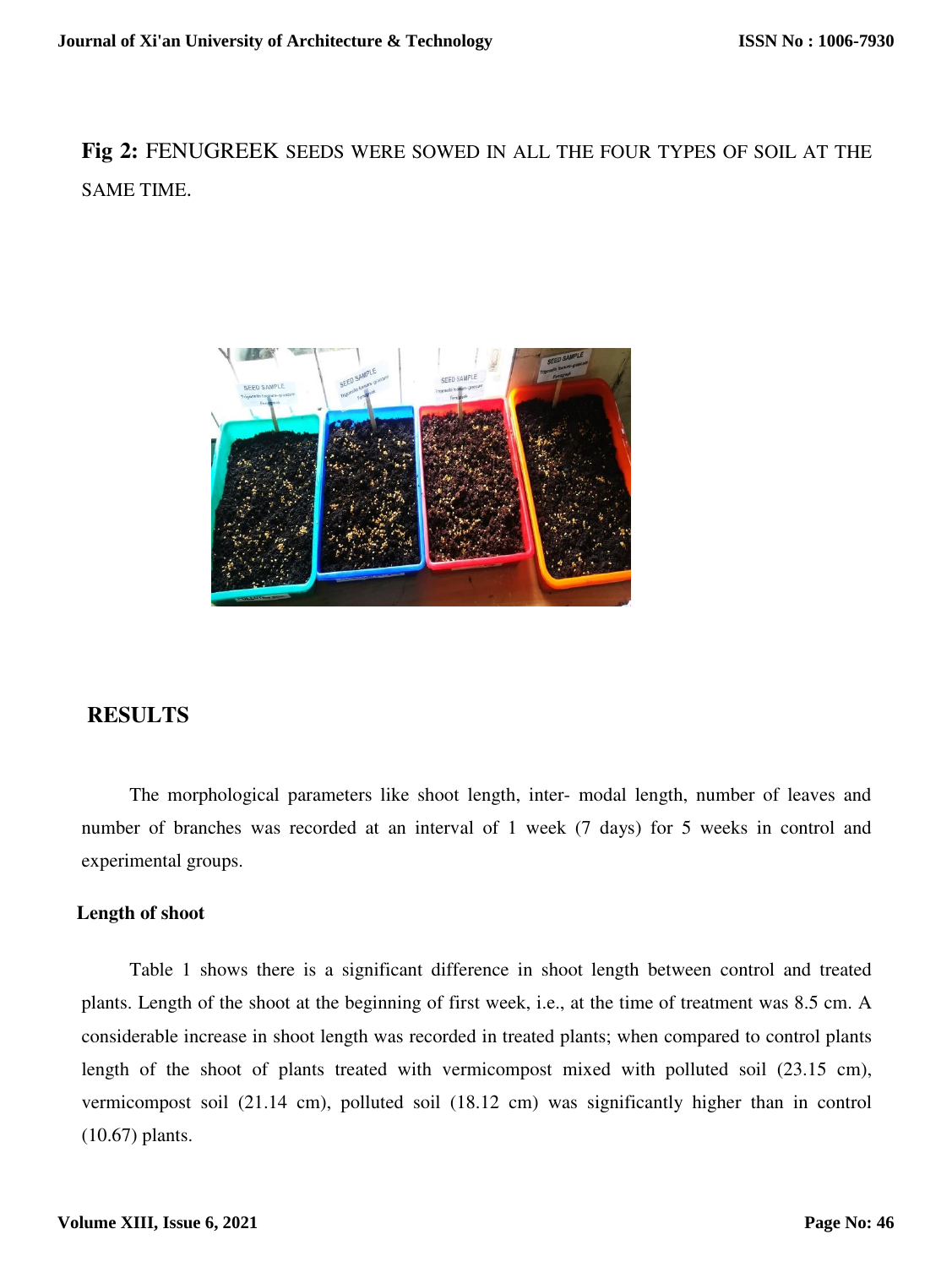### **Length of internode**

Table 2 explain average intermodal length at the time of treatment was 0.1 cm. After the treatment, significant increase in theintermodal length of the treated groups was observed compared to control plants. Maximum intermodal length was observed in vermicompost mixed with polluted soil treatments (2.97 cm) followed by vermicompost soil (2.27 cm), polluted soil (1.87 cm) treated plants than in control plants (1.66 cm) at the end of fifth week.

### **Number of leaves**

Table 3 explain at the zero hours average number of leaves was 2.0 vermicompost mixed with polluted soil treated plants, showed maximum number of leaves (27.0) and polluted soil, vermicompost soil treated plant the numbers were 15.8 and 15.5 respectively at the end of fifth week of treatment. The minimum number of leaves was recorded in control (13.3) plants.

### **Number of branches**

Table 4 demonstrate duringtheexperimentalperiod;thenumberofbrancheswas increasedinallthetreatedplantswhencomparedtothecon-

trolplantsattheendoffifthweek.Themaximumnumberof branches was recorded in vermicompost mixed with polluted soil (25.30), vermicompost soil(19.8) and polluted soil (19.0). The number of branches was less significant in the control plants.

| Treatment                          | Iweek                                | <b>IIweek</b>                        | IIIweek                              | <b>IVweek</b>                       | Vweek                                           |
|------------------------------------|--------------------------------------|--------------------------------------|--------------------------------------|-------------------------------------|-------------------------------------------------|
| Normalsoil                         | $8.09ab +$                           | $8.86^{ab}$ $\pm$                    | $9.13^{ab} \pm 0.34$                 | $10.32^{ab} \pm 0.20$               | $210.67^{ab}$                                   |
| (Control)                          | $0.38(+80.9)$                        | $0.53(+88.5)$                        | $(+91.3)$                            | $(+ 103.2)$                         | $\pm 0.24 (+ 106.7)$                            |
| Polluted +<br>vermicompost<br>soil | $10.45^{ab} \pm 0.39$<br>$(+ 104.5)$ | $13.83^{ab} \pm 0.54$<br>$(+ 138.2)$ | $15.87^{ab} \pm 0.50$<br>$(+ 158.7)$ | ) 17.14ab $\pm$<br>$0.79 (+ 171.4)$ | $\overline{23.15^{ab}}$<br>$\pm 0.79 (+ 221.4)$ |
| Vermicompostsoil                   | $10.05^{ab} \pm 0.29$                | $12.32^{ab} \pm 0.34$                | $15.27^{ab} \pm 0.50$                | $16.74^{ab} \pm 0.79$               | 21.14 <sup>ab</sup> $\pm 0.56$                  |
|                                    | $(+ 100.5)$                          | $(+ 123.2)$                          | $(+ 154.7)$                          | $(+ 167.4)$                         | $(+ 191.4)$                                     |
| Polluted soil                      | $10.00^{ab} \pm 0.36$                | $(12.02^{ab} \pm )$                  | $14.68^{ab} \pm 0.50$                | ) 16.14 <sup>ab</sup> $\pm$         | $19.12^{ab} \pm 0.63$                           |
|                                    | $(+ 100.0)$                          | $0.44 (+ 120.2)$                     | $(+ 146.7)$                          | $0.79 (+ 161.4)$                    | $(+ 181.4)$                                     |

Table 1. Effect of soil samples on the shoot length (cm) of *Trigonella foenum-graecum*

Values are mean **±** S.E of 10 individual observations. Values in parentheses are percent change over control. Degrees of freedom *F* **≤**0.05

aRepresents significance of variance between periods

b<sub>Represents</sub> significance of variance between treatments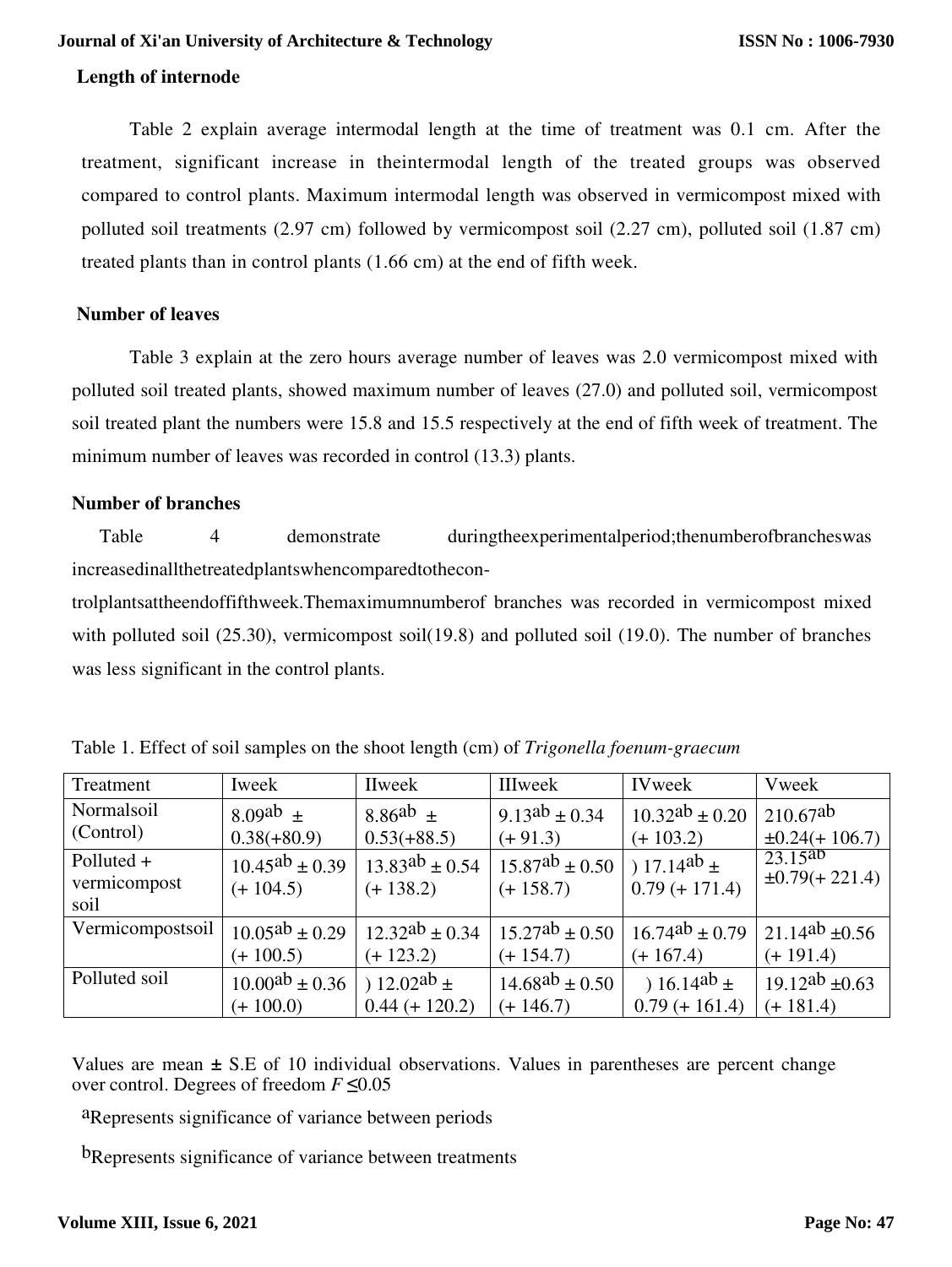| Treatment        | Iweek                          | <b>IIweek</b>            | <b>IIIweek</b>       | <b>IVweek</b>        | Vweek                       |
|------------------|--------------------------------|--------------------------|----------------------|----------------------|-----------------------------|
| Normalsoil       | $1.30^{ab} \pm 0.13$           | $1.37ab \pm 0.1$         | $1.49ab \pm 0.19$    | $1.55^{ab}$ ±        | $1.66^{ab} \pm 0.06$        |
| (Control)        | $(+ 13.0)$                     | $(+ 13.7)$               | $(+ 14.9)$           | $0.13 (+ 15.5)$      | $(+16.6)$                   |
| Polluted +       | $1.28^{ab} \pm 0.13$           | $1.47^{ab}$ ±            | $1.6^{ab} \pm 0.06$  | $1.85^{ab} \pm 0.05$ | $2.97^{ab} \pm 0.15$        |
| vermicompost     | $(+ 12.7)$                     | $0.09(+14.7))$           | $(+ 17.0)$           | $(+ 18.5)$           | $(+29.7)$                   |
| soil             |                                |                          |                      |                      |                             |
| Vermicompostsoil | $\frac{1.30^{ab} \pm 0.13}{2}$ | $\frac{1.39}{4}$ + 0.1(+ | $1.49^{ab} \pm 0.19$ | $1.55^{ab}$ ±        | $\sqrt{2.27^{ab} \pm 0.05}$ |
|                  | $(+ 13.0)$                     | 13.9)                    | $(+ 14.9)$           | $0.13 (+ 15.5)$      | $(+21.7)$                   |
| Polluted soil    | $1.27^{ab}$ $\pm$              | $1.5^{ab}$ $\pm$         | $1.5^{ab} \pm 0.06$  | $1.64^{ab} \pm 0.05$ | $1.87^{ab} \pm 0.11$        |
|                  | $0.13(+12.7)$                  | $0.07(+14.0)$            | $(+ 15.0)$           | $(+ 16.5)$           | $(+17.7)$                   |

Table 2 Effect of soil samples on internodal length (cm) of *Trigonella foenum-graecum*

Values are mean **±** S.E of 10 individual observations. Values in parentheses are percent change over control. Degrees of freedom *F* **≤**0.05

aRepresents significance of variance between periods

b<sub>Represents</sub> significance of variance between treatments

| Treatment        | Iweek               | <b>IIweek</b>                      | <b>IIIweek</b>       | <b>IVweek</b>        | Vweek                |
|------------------|---------------------|------------------------------------|----------------------|----------------------|----------------------|
| Normalsoil       | $7.9ab +$           | $10.0^{ab} \pm 0.71$               | $10.7^{ab} \pm 0.61$ | $12.1^{ab} \pm 0.78$ | $13.3^{ab} \pm 0.59$ |
| (Control)        | $0.7(+79.0)$        | $(+ 100.0)$                        | $(+ 107.0)$          | $(+ 121.0)$          | $(+133.0)$           |
| Polluted +       | $8.3^{ab}$ $\pm$    | $\sqrt{13.0}$ <sup>ab</sup> ± 0.89 | $16.7^{ab} \pm 0.96$ | $17.9^{ab} \pm 0.97$ | $27.0^{ab} \pm 0.98$ |
| vermicompost     | $0.6(+83.0)$        | $(+ 130.0)$                        | $(+ 167.0)$          | $(+ 179.0)$ )        | $(+250.0)$           |
| soil             |                     |                                    |                      |                      |                      |
| Vermicompostsoil | $6.8ab \pm$         | 7.2ab $\pm$                        | $9.3ab \pm$          | $12.8^{ab} \pm 0.44$ | $15.8^{ab} \pm 0.34$ |
|                  | $0.0(+68.0)$        | $0.39(+73.0)$                      | $0.42(+94.0)$        | $(+ 128.0)$          | $(+148.0)$           |
| Polluted soil    | $7.2^{ab} \pm 0.71$ | $11.1^{ab} \pm 0.47$               | $12.2^{ab} \pm 0.41$ | $14.6^{ab} \pm 0.76$ | $15.5^{ab} \pm 0.80$ |
|                  | $(+ 72.0)$          | $(+ 111.0)$                        | $(+ 122.0)$          | $(+ 136.0)$          | $(+145.0)$           |

Table 3 Effect of soil samples on the number of leaves (*n*) of *Trigonella foenum-graecum*

Values are mean **±** S.E of 10 individual observations. Values in parentheses are percent change over control. Degrees of freedom *F* **≤**0.05

aRepresents significance of variance between periods

b<sub>Represents</sub> significance of variance between treatments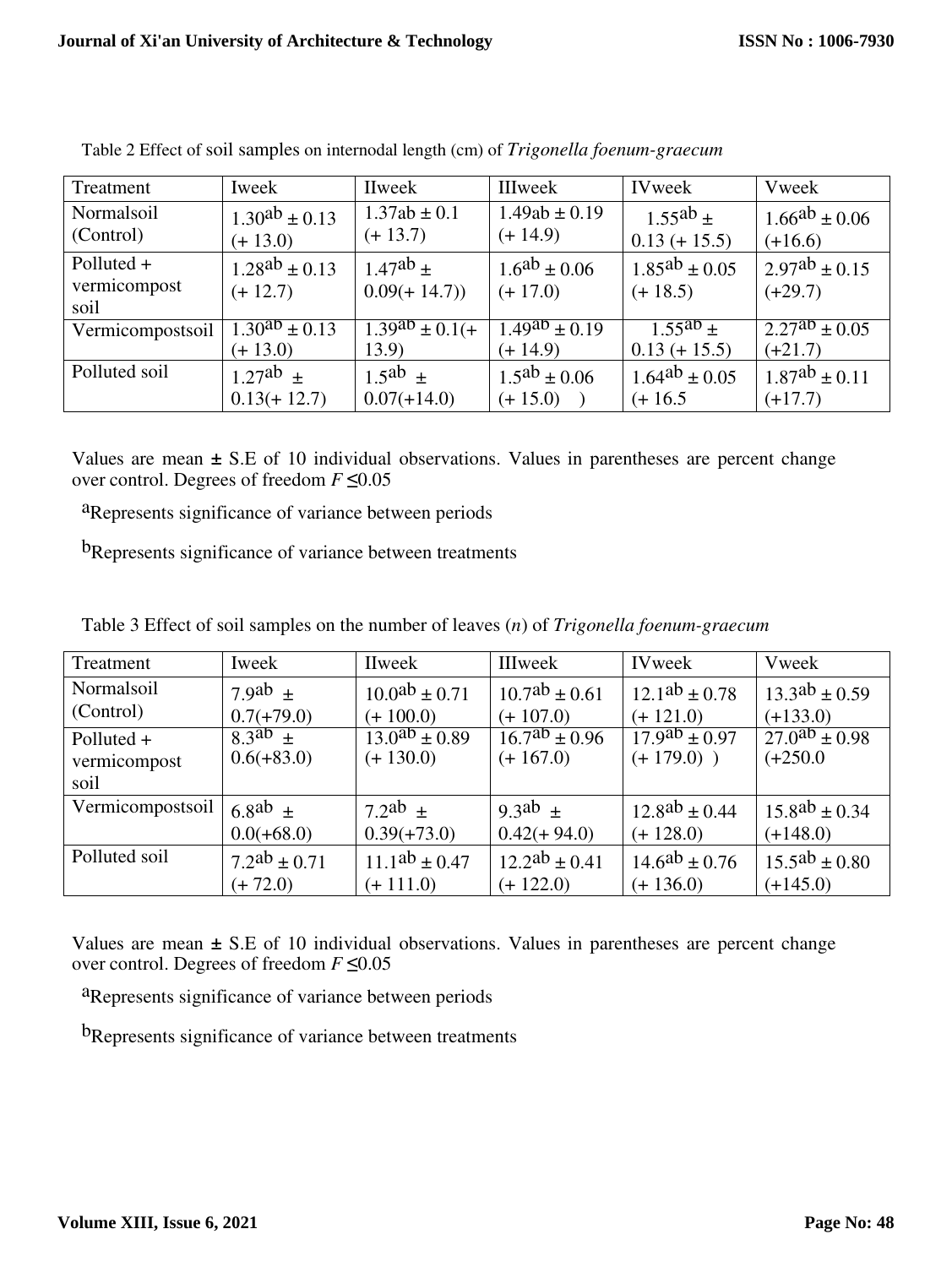| Treatment        | Iweek               | IIweek               | IIIweek              | <b>IVweek</b>        | Vweek                |
|------------------|---------------------|----------------------|----------------------|----------------------|----------------------|
| Normalsoil       | $6.9ab +$           | $7.7ab +$            | $9.6^{ab}$ +         | $11.3^{ab} \pm 0.63$ | $12.3^{ab} \pm 0.55$ |
| (Control)        | $0.27(+69.0)$       | $0.35(+77.0)$        | $0.30(+96.0)$        | $(+ 113.0)$          | $(+123.0)$           |
| Polluted +       | $8.2^{ab} \pm 0.61$ | $12.8^{ab} \pm 0.99$ | $15.8^{ab} \pm 0.99$ | $18.5^{ab} \pm 0.46$ | $25.0^{ab} \pm 0.81$ |
| vermicompost     | $(+ 82.0)$          | $(+ 128.0)$          | $(+ 158.0)$          | $(+ 185.0)$          | $(+250.0)$           |
| soil             |                     |                      |                      |                      |                      |
| Vermicompostsoil | $6.8^{ab} \pm 0.24$ | $11.2^{ab} \pm 0.35$ | $13.5^{ab} \pm 0.52$ | $16.5^{ab} \pm 0.54$ | $19.8^{ab} \pm 0.46$ |
|                  | $(+ 68.0)$          | $(+ 112.0)$          | $(+ 145.0)$          | $(+ 165.0)$          | $(+188.0)$           |
| Polluted soil    | $8.0^{ab} \pm 0.51$ | $11.5^{ab} \pm 0.67$ | $15.7^{ab} \pm 0.73$ | $17.6^{ab} \pm 0.90$ | $19.2^{ab} \pm 0.61$ |
|                  | $(+ 80.0)$          | $(+ 114.0)$          | $(+ 157.0)$          | $(+ 176.0)$          | $(+192.0)$           |
|                  |                     |                      |                      |                      |                      |

Table 4 Effect of soil samples on the number of branches (*n*) of *Trigonella foenum-graecum*

Values are mean **±** S.E of 10 individual observations. Values in parentheses are percent change over control. Degrees of freedom *F* **≤**0.05

aRepresents significance of variance between periods

bRepresents significance of variance between treatments

# **DISCUSSION**

In this study, the growth of plants was found to be significantlyincreasedinplantstreatedwithvermicompost.Plants treated with vermicompost mixed with polluted soil showed increased shoot length than vermicompost soil and polluted soil treated plants. Studies by LukasheN.Set al., (2019) reported the benefits of vermicompost as bed- ding media to promote seed germination, seedling growth and productivity ofplants.

Organic amended in the form of vermicompost and vermiwash,whenaddedtosoilincreasetheyieldandgrowthof plants (SallP.M. et al.,2019)Lengthoftheinternodeanddiameterwereincreased significantly and maximum in vermicomposttreated plants than in vermicompost soil and polluted soil treated plants (Sali. 2018). The increase in the diameterofinternodecanberelatedtoincreasedgirthofthe plants. The observations in present study are in accordance with previous reports Taheri S et al.,*.* (2018). An increase in the yield of certain vegetable crops such as brinjal, okra and tomato have been reported by Liu, W.J(2017), Sujatha K et al., (2020), Vimala bangarusamy. (2020), James S.W et al., (2019), respectively.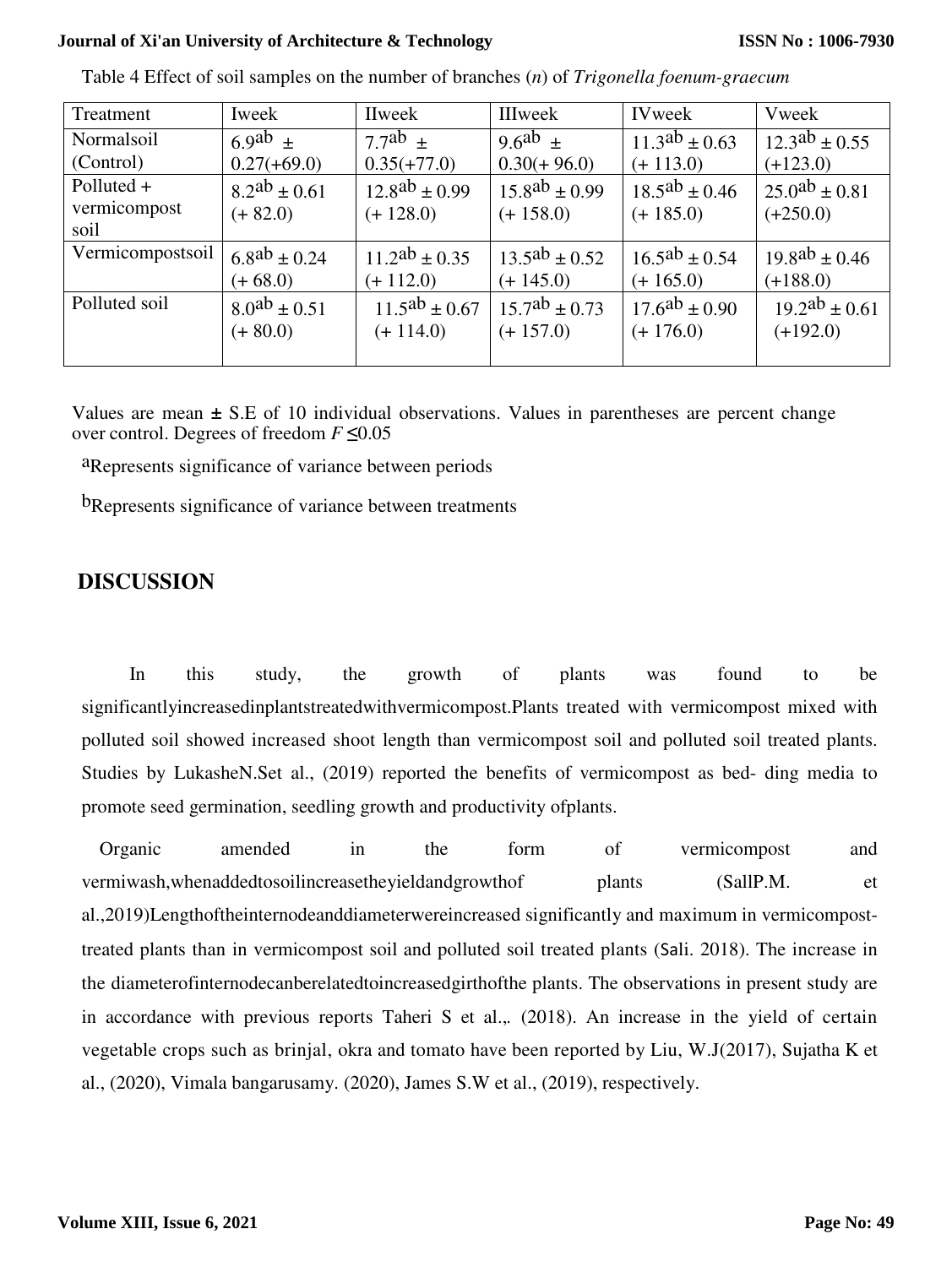In plants treated with earthworm cast, the growthparam- eters of *Triticum aesticum* such as plant height, number of leaves and tillers, early earheading, earheadlengthanddry matter per plant was found to be enhanced than the control plants(Ogunwole, G et al.,*,* 2018) Emergenceoftomato, cabbage and radish seedling was significant in vermicom- postedsoilthaninthermophilicallycompostedanimalwaste (Yadav Y and Shukla, V. 2020).

Biofertilizerscontainaconsortiumofnutrientswhichare neededforplantgrowth (SrivastavaV et al., 2020) .TheNPKcontentofvermicompost- amended soil was found to be enhanced when compared to the other amended soil. The soil amended with vermicom postprovidestherequirednutrients,whicharenotavailable in chemically treated soil (PiyaS et al., 2018*,*). This increased nutrient uptake by plants may have contributed to maximum growth in vermicompost treated when compared to othertreatments.

Vermicompost and vermiwash treatments improve the micronutrient levels in the soil (HussainN., D et al., 2018). The carbon content in vermicomposted soil is found to release the nutrients slowly into the soil and thereby aiding the plants to absorb the available nutrients (FronaD et al., 2019).

Remarkable growth obtained in vermicompost-treated plants may be due to favorable and optimum temperature; moisture and a balance between organic and inorganic nutrients in the vermicompost have significantly aided in increased growth of plants (Esmaeili, M.R et al., 2020). The enhanced growth in these plants may be due to improved soil health and the physiochemical properties of soil were enhanced leading to an increase in both microbial activity and macro and micro nutrients.Vermicomposttreatmentenhancedtheavailability of nutrients in the soil (GuptaC. et al.,2018).

Studies by RavindranBet al., *(*2019) reported a considerable increase of nitrogen in vermicomposted soil. The improvement of  $N_2$ content in the soil may be due to the nitrogeninthevermicast,whichresultsinnitrogenmineralizationaidedbymicrobesinthesoil,throughthedegra dation of the earthworm tissues (MupambwaH.A. 2018). Elimination of pathogens as of wastes like cow manure and sludgeofwastewatertreatmentplantmaybeappliedforsoil improvementwhichisveryessentialinpreventingthespread andtransmissionofdisease(VermaB.C et al., 2020).Theluxuriant growth, flowering and yield of the vegetable cropswere promoted by the worms and vermicompost. The incidence of 'yellow vein mosaic; 'color rot' and 'powdery mildew' diseaseswaslessinwormandvermicompost-treatedplants.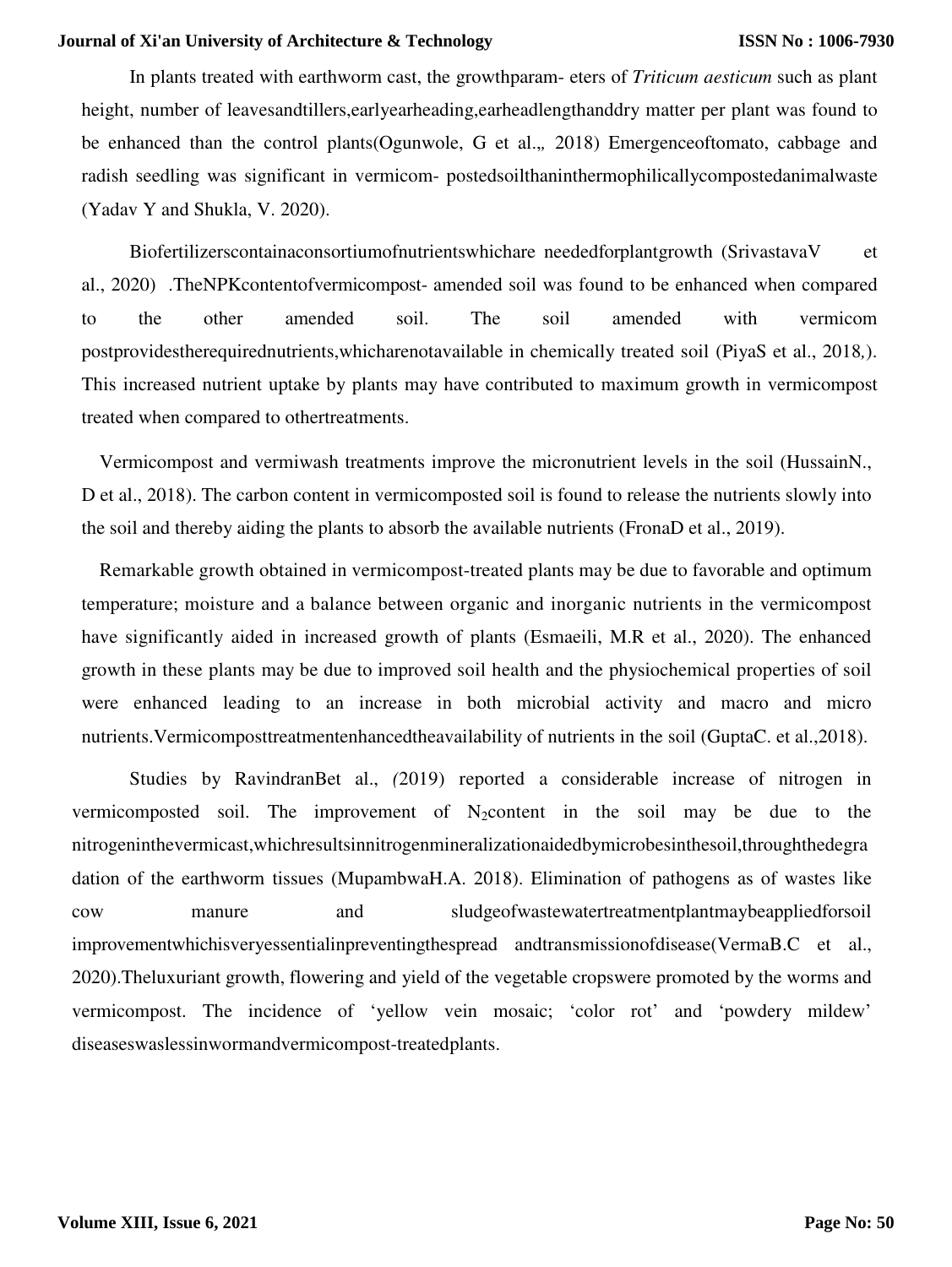# **CONCLUSION**

The results of this study showed that vermicompost mixed with polluted soil treatment showed great potential to increase the performance, growth of *Trigonella foenum-graecum* plant and improvement of soil quality. Thestudypositively highlights the importance of organic farming; therefore,vermicompostmaybeputtogooduseasanaturalfertilizerforcerealsandvegetablecropsforincreased production and for sustainable agriculturalsystems.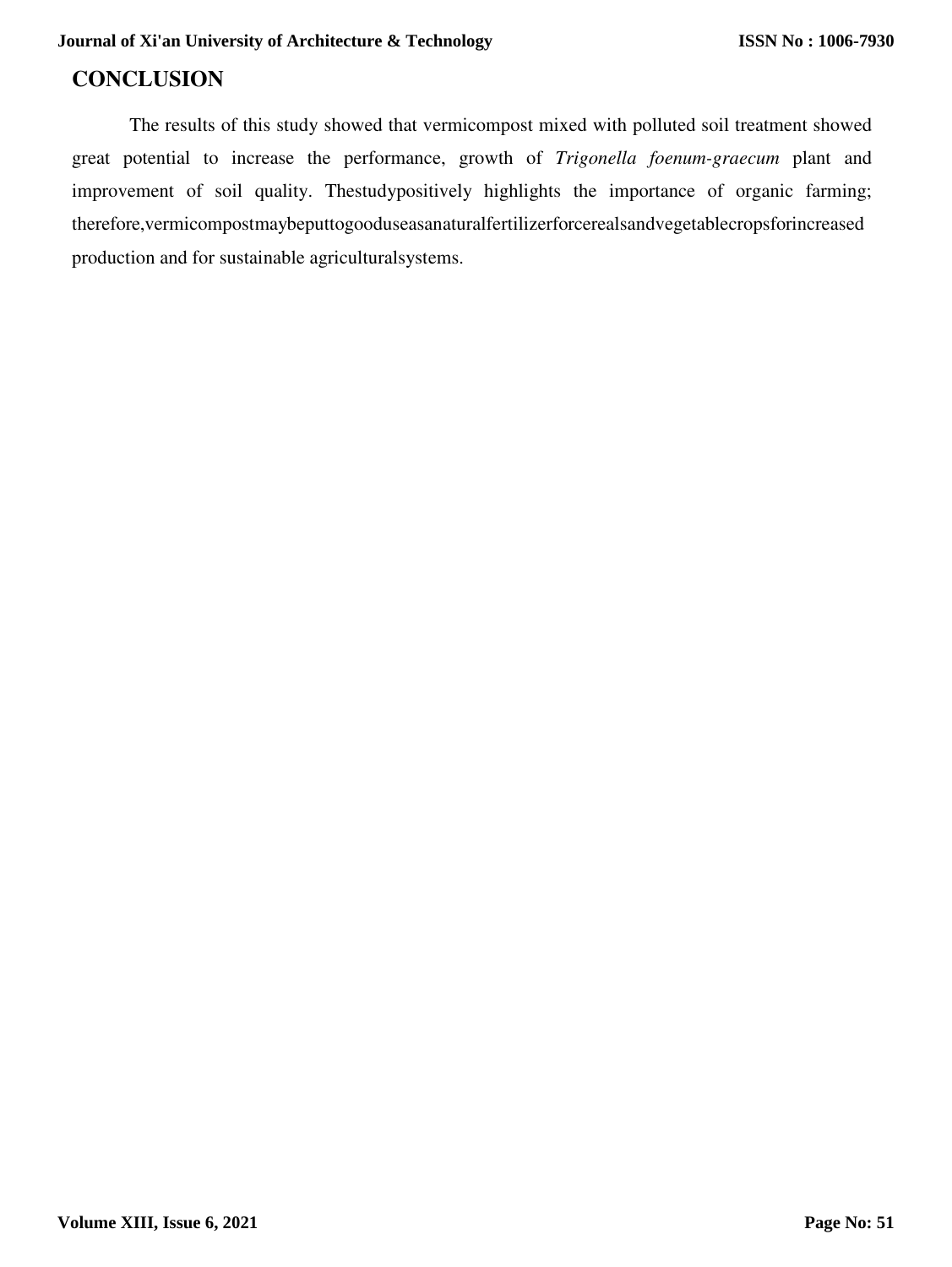### **REFERENCES**

- 1 Abakumor E.V., 0.A. Rodina, A.K. Eskov , Humification and humic acid composition of suspended soil in oligotrophous environments in South Vietnam Appl. Environ. Soil Sci., 18 pp. 1-8,(2018)
- 2 Awasthia K., S. Surendra, K.A. Mukesh, L. Tao, Z. Junchao, K. Sunil, Z. Zengqiang ( Changes in global trends in food waste composting: research challenges and opportunitiesJ. Bioresource Technol., 257.,(2020)
- 3 Cho W., B. Ravindran, Jung Kon Kim, Kwang-Hwa Jeong, Dong Jun Lee, Dong-Yoon Choi , Nutrient status and phytotoxicity analysis of goat manure discharged from farms in South Korea Environ. Technol., 38 (9),(2017)
- 4 Esmaeili, M.R. Khoram, G. Majid, E. Hadi, Pistachio waste management using combined composting vermicomposting technique: physico-chemical changes and worm growth analysis J. Clean Prod., 242 ,(2020)
- 5 Fróna D., J. Szenderák, M. Harangi-Rákos,The challenge of feeding the world Sustainability, pp. 5816,(2019)
- 6 Gupta C., Pr. Dhan, G. Sneh, A.N. , Monica Role of vermicomposting in agricultural waste management Sustain. Green Technol. Environ. Manag pp. 283-295,(2019)
- 7 Hussain N., D. Subhasish, G. Linee, D. Pallabi, S. Banashree, S. Satya , Intensification of vermitechnology for kitchen vegetable waste and paddy straw employing earthworm consortium: assessment of maturity time, microbial community structure, and economic benefitJ. Clean Prod., 182, pp. 414-426,(2018)
- 8 James S.W, M. L. C. Bartz, D. W. G. Stanton, A. C. Conrado, L. Dupont, S. Taheri,E. D. Silva, L. Cunha, G. G, Zootaxa 4545, 124–132,(2019)
- 9 Liu, W.J., Gao, J.P., Wang, G.Y., Zhu, L.S., Wang, J.H., Wang, J. , Oxidating Stress and DNA damage of DEHP to soil earthworms. Acta. Pedol. Sin. 54(5): 1170-1180, (2017)
- 10 Lukashe N.S., H.A. Mupambwa, P.N.S. , Mnkeni Changes in nutrients and bioavailability of potentially toxic metals in mine waste contaminated soils amended with fly ash enriched vermicompost Water Air Soil Pollut., 230 p. 306,(2019)
- 11 Mupambwa H.A., M.K. Hausiku, D.A. Nciizah, E. Dube , The unique Namib desertcoastal region and its opportunities for climate smart agriculture: a review Cogent Food Agric., 5 (1) ,(2019)
- 12 Mupambwa H.A., P.N.S. , Mnkeni Optimizing the vermicomposting of organic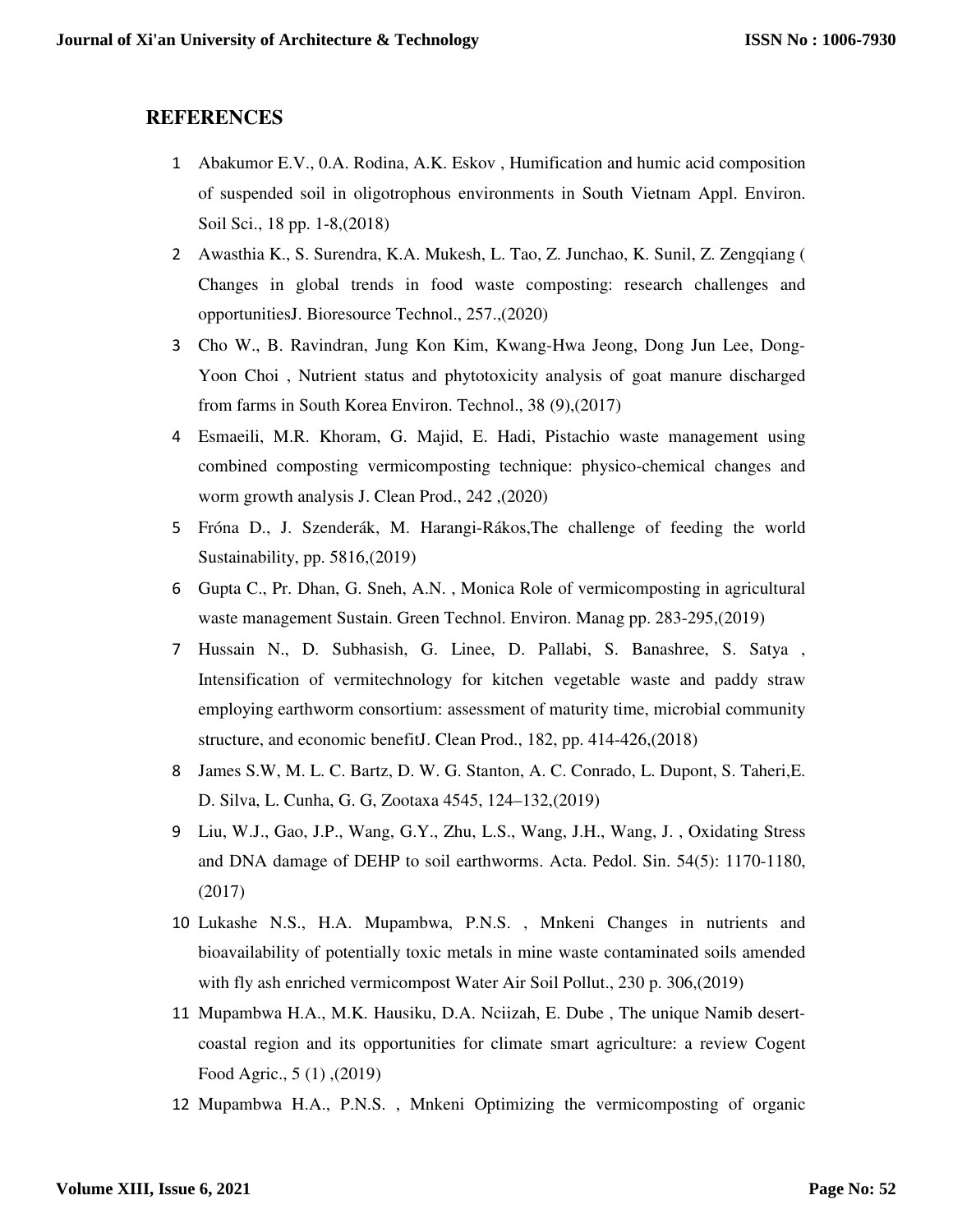wastes amended with inorganic materials for production of nutrient-rich organic fertilizers: a review Environ. Sci. Pollut., 25 pp. 10577-10595,. (2018)

- 13 Ogunwole, G., Saliu, J., Ajayi, T. , Impact of Paraquat and Dichlorvos on Behaviour, Weight and Oxidative Stress Parameters in Eudrilus eugeniae. Journal of environment toxicology and pollution mitigation. 2:18-28,(2018).
- 14 Piya S., I. Shrestha, P. Dhurva, L. Gauchan, J. Lamichhane (2018) Vermicomposting in Organic Agriculture: Influence on the Soil Nutrients and Plant Growth, 5
- 15 Ravindran B., R. Sang, C. Soon Woong, N. Dinh, J.C. Woo, B. Balamuralikrishnan, H.A. Mupambwa, V.A. Mariadhas, A. Naif, S. Ganesan , Positive effects of compost and vermicompost produced from tannery waste animal fleshing on the growth and yield of commercial crop-tomato (Lycopersicon esculentum L.) plant J. Environ. Manag., 234 pp. 154-158,(2019).
- 16 Sali. (2018). Life Cycle of Vermicomposting Earthworms Eisenia fetida and Eudrilus eugeniae Under Laboratory Controlled Condition. *Biomedical Journal of Scientific & Technical Research*, *10*(5), 8110–8113. https://doi.org/10.26717/bjstr.2018.10.002015
- 17 Sall P.M., H. Antoun, F.P. Chalifour, C.J. Beaucham Pote,ntial use of leachate from composted fruit and vegetable waste as fertilizer for corn Cogent Food Agric., 5 (1) ,(2019)
- 18 Sharma K., V.K. Garg , Recycling of lignocellulosic waste as vermicompost using earthworm Eisenia fetida Environ. Sci. Pollut. Res., pp. 1-12,(2019)
- 19 Srivastava V. G.V. Goel, K. Thakur b, R.P. Singh, S. Ademir, S. (2020) Pooja Analysis and advanced characterization of municipal solid waste vermicompost maturity for a green environmentJ. Environ. Manag., 255
- 20 Sujatha K, Vimalabangarusamy , ,S.Karpagam ,S.Abeetha and V. Surekha , Macro nutrients status of vermicompost of different waste material processed by Eisenia fetida. ISSN No.2231-3990 vol IX Issue IV P. No 3127-3130 ,(2020)
- 21 Taheri S, S. James, V. Roy, T. Decaëns, B. W. Williams, F. Anderson, R. Rougerie, C.-H. Chang, G. Brown, L. Cunha, D. W. G. Stanton, E. Da Silva, J.-H. Chen, A. R. Lemmon, E. Moriarty Lemmon, M. Bartz, D. Baretta, I. Barois, E. Lapied, M. Coulis, L. Dupont, Complex taxonomy of the 'brush tail' peregrine earthworm Pontoscolex corethrurus. Mol. Phylogenet. Evol. 124, 60–70,(2018)
- 22 Tondoh, K. Dimobe, A. M. Guéi, L. Adahe, Y. Baidai, J. K. N'Dri, G. Forkuor, Soil Health Changes Over a 25-Year Chronosequence From Forest to Plantations in